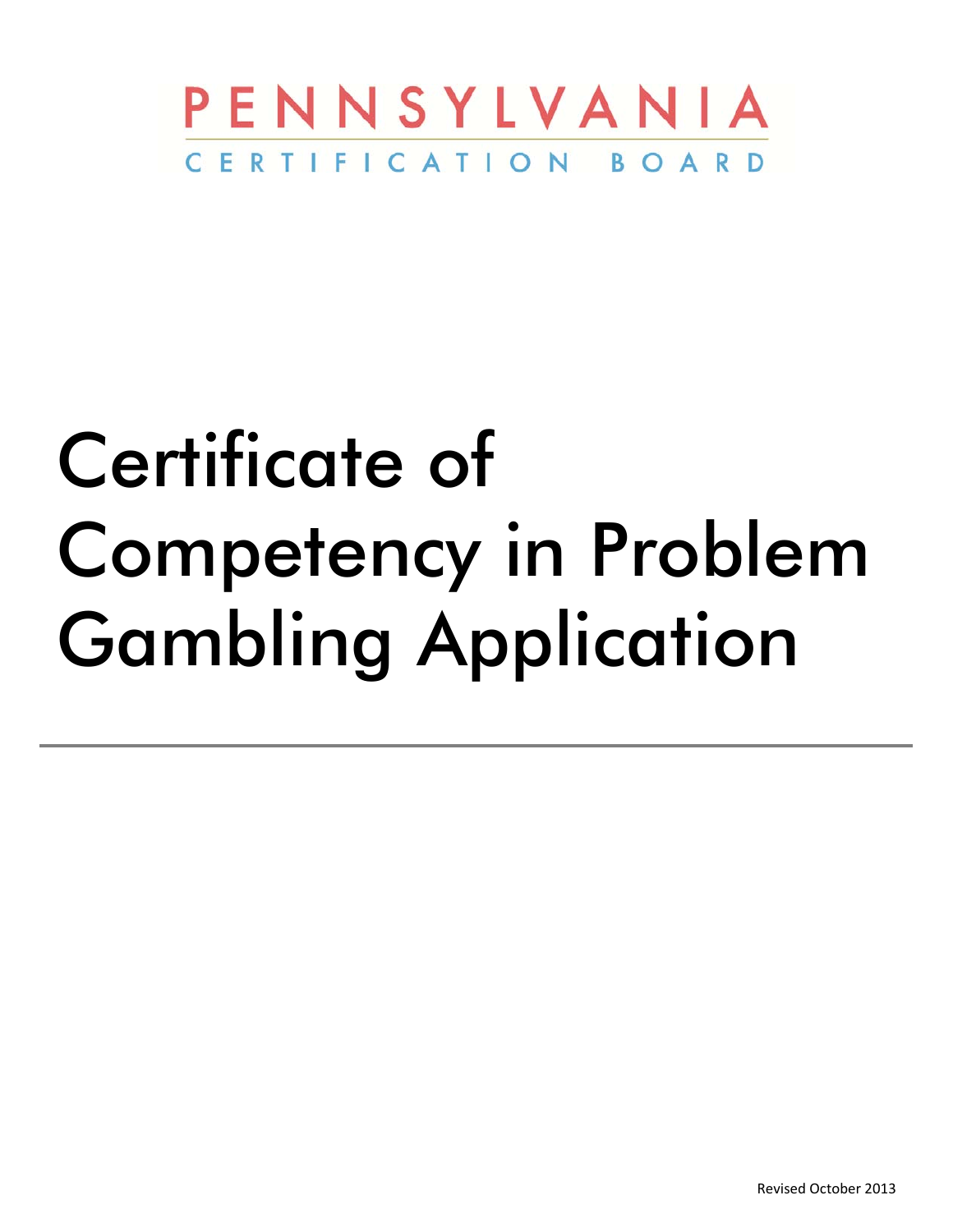# **DIRECTIONS/CHECKLIST**

- □ Certificates of attendance for trainings.
- □ Fee of \$100 non‐refundable. May be paid by check/ money order (payable to PCB) or with VISA, MasterCard or Discover.

The Certificate of Competency in Problem Gambling is available *only* to those professionals holding a current and valid CAAC, CADC, CAADC, CCJP, CCDP, CCDP Diplomate or CCS credential from PCB and who meet the education requirement. The Certificate of Competency in Problem Gambling is not a credential but rather a certificate indicating the completion of training requirements. The Certificate of Competency in Problem Gambling is not time limited, and can be obtained at any time once the training requirement is met.

If there are any problems with the application, you will be notified by email. Applications are open for a period of one year after the date of review. If an applicant fails to fulfill all certifications requirements within that year, the application will be closed and no refund will be issued.

#### *Keep a photocopy of the entire application.*

Applicants can email, mail or fax completed application, copies of certificates of attendance, attachments, and fee to:

PCB 298 S. Progress Avenue Harrisburg, PA 17109 Phone: (717) 540‐4455 Fax: (717) 540‐4458 Website:www.pacertboard.org Email: **info@pacertboard.org**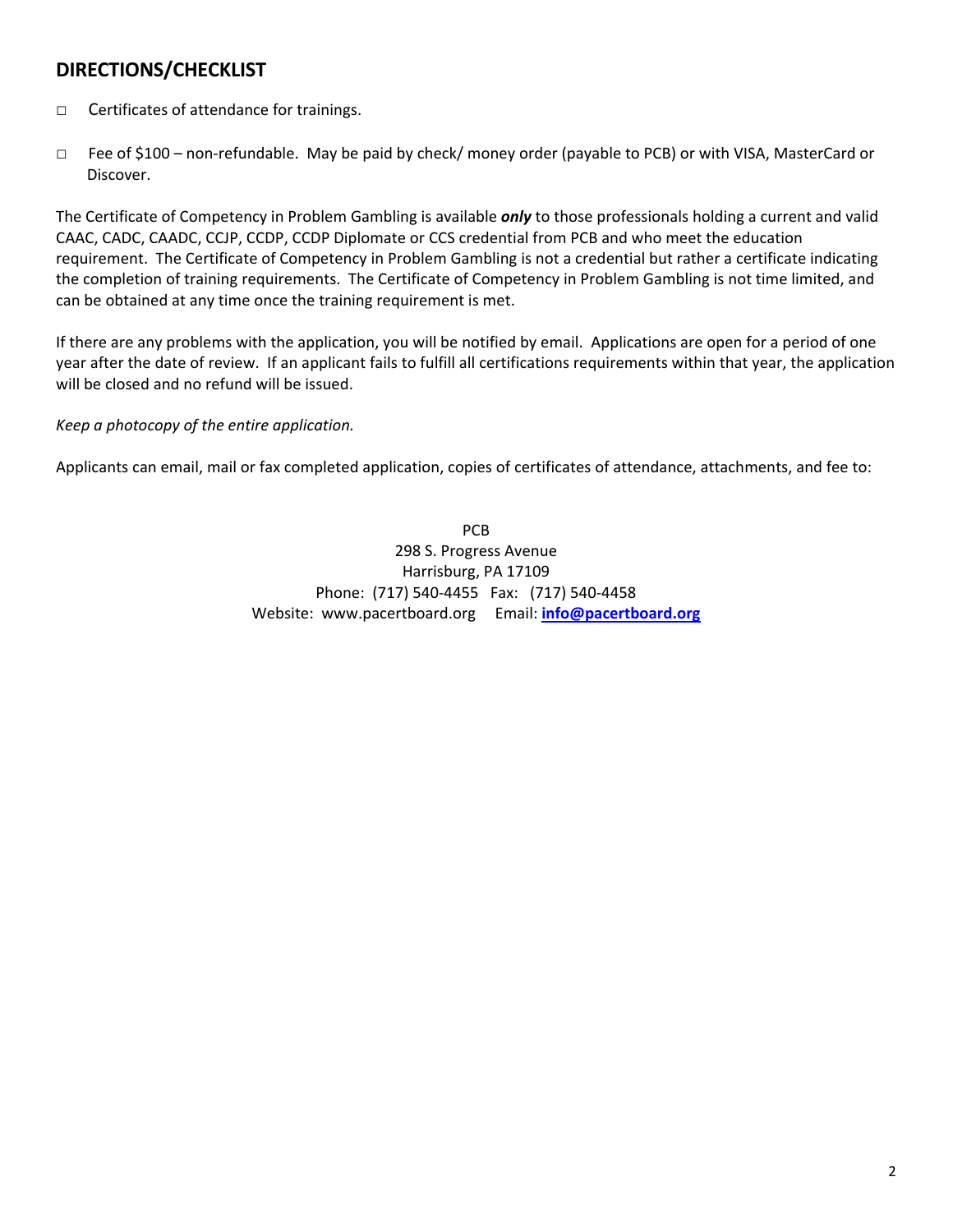# **REQUIREMENTS FOR CERTIFICATE OF COMPETENCY IN PROBLEM GAMBLING**

#### **Prerequisite**

Applicant must hold a CAAC, CADC, CAADC, CCJP, CCDP, CCDP Diplomate or CCS that is in good standing.

#### **Education**

- 30 hours of approved gambling specific education as defined in the Gambling Knowledge Areas.
- Education is defined as formal, structured instruction in the form of workshops, seminars, institutes, in‐services, college/university credit courses and PCB approved distance education.
- Education, as defined above, applicant provides to others may also be used providing it is verified in writing by sponsoring school or agency.

#### **Knowledge Areas**

- 1. Knowledge of gambling, problem gambling and pathological gambling: treatment and rehabilitation/recovery, understanding the history, prevalence and social impact of gambling in the US as well as the significant literature in the field;
- 2. Understanding the history and theoretical basis for treatment of pathological/problem gamblers, as well as familiarity with current research in the field;
- 3. The effect of problem/pathological gambling on the gambler personally, interpersonally, financially, as well as management of the disorder and the recovery process;
- 4. Knowledge of sociocultural values and attitude systems related to finances, pathological/problem gambling and spiritual concerns;
- 5. Knowledge of effective medical, psychological, social service and spiritual management of pathological/problem gamblers, as well as the recovery process;
- 6. Knowledge of sociocultural values and effective medical, psychological, social service and spiritual management of the family of the pathological/problem gambler;
- 7. Knowledge of the effect of pathological/problem gambling on occupational and legal concerns;
- 8. Knowledge of pathological and problem gambling;
- 9. Knowledge of stages of change theory with problem and pathological gamblers and families;
- 10. Knowledge of the steps, traditions and philosophy of Gamblers Anonymous, its relation to various treatments and the programs of Gam‐Anon and Gam‐A‐Teen.

#### **Fees**

Certification: \$100 *(fee must accompany application and materials)*

# **CERTIFICATION TIME PERIOD**

The Certificate of Competency in Problem Gambling expiration date will match the expiration date of the qualifying credential. Two dates, date of issue and valid through, will appear on the certificate along with a certification number.

# **APPEAL PROCESS**

The purpose of appeal is to determine if PCB accurately, adequately and fairly reviewed applicant's file. A letter requesting an appeal must be made to PCB in writing within 30 days of the notification of the board's action. A person shall be considered notified three days after the relevant date of mailing. The written appeal will be sent to the Executive Committee who in turn will thoroughly review the entire application and materials to determine whether or not applicant should have been denied approval. Applicant will be notified in writing as to the findings of the Executive Committee.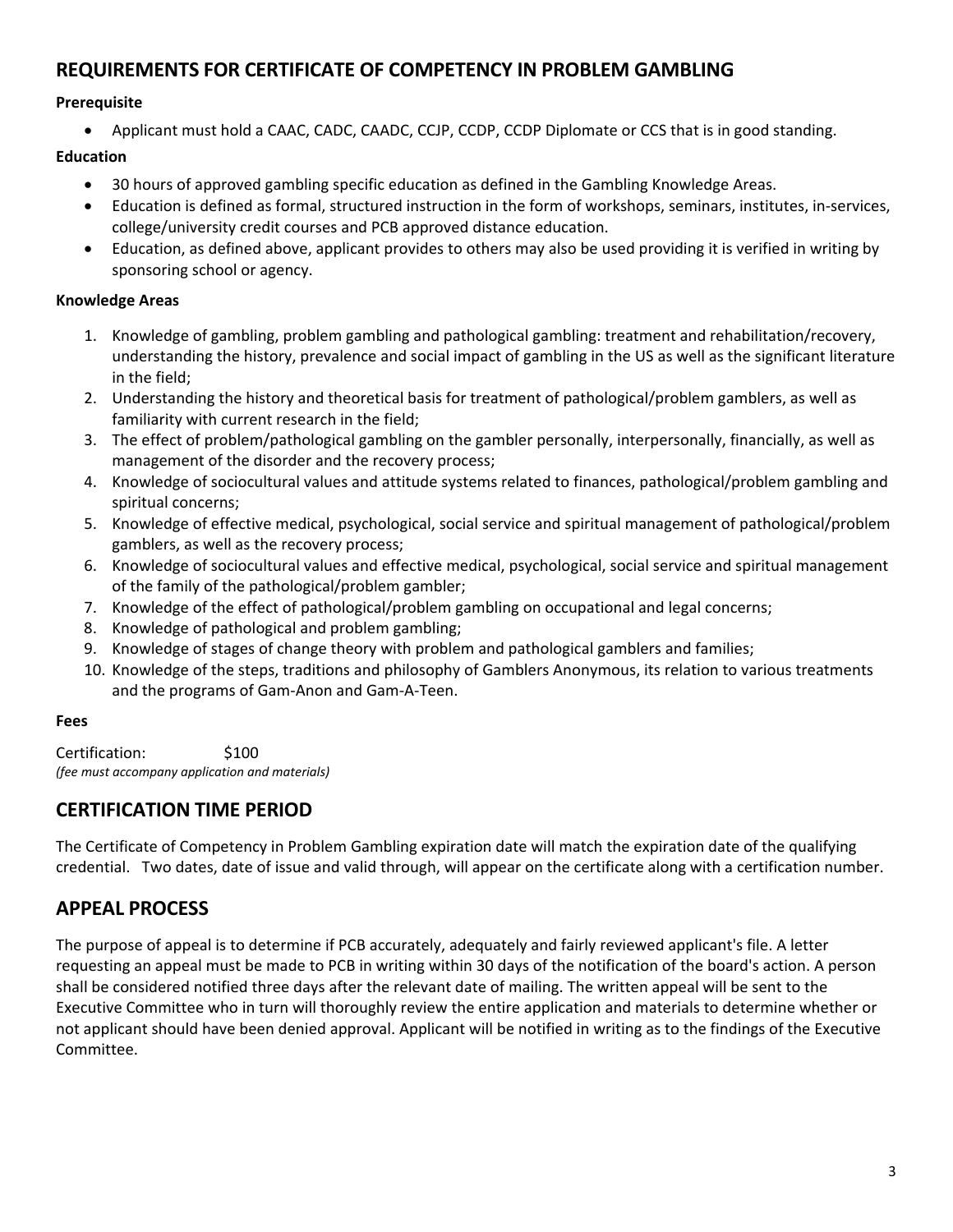# **RECERTIFICATION**

To maintain the high standards of this professional practice and to assure continuing awareness of new knowledge in the field, PCB requires recertification every two years.

To recertify the Certificate of Competency in Problem Gambling an individual must:

- 1. Hold a current and valid certificate issued by PCB;
- 2. Submit the appropriate number of approved education hours for their qualifying credential and include six hours of approved gambling specific education. Professionals recertifying their credential(s) may be subject to an audit. Review the recertification application for more details;
- 3. Complete an application and pay the recertification fee.

# **LAPSED CERTIFICATION**

The completed recertification application should be received at PCB prior to the expiration date. If the application is incomplete, applicant will be notified by phone or email depending on what has been indicated by applicant.

There is no grace period. The Certificate of Competency in Problem Gambling will lapse if the qualifying credential is not renewed by the expiration date.

All certified professionals should review the recertification application well in advance of the expiration date. A Reinstatement Fee is due if the recertification is late between one day and 12 months. After 12 months, no recertification is possible and applicant would have to reapply for the credential, meeting all current requirements.